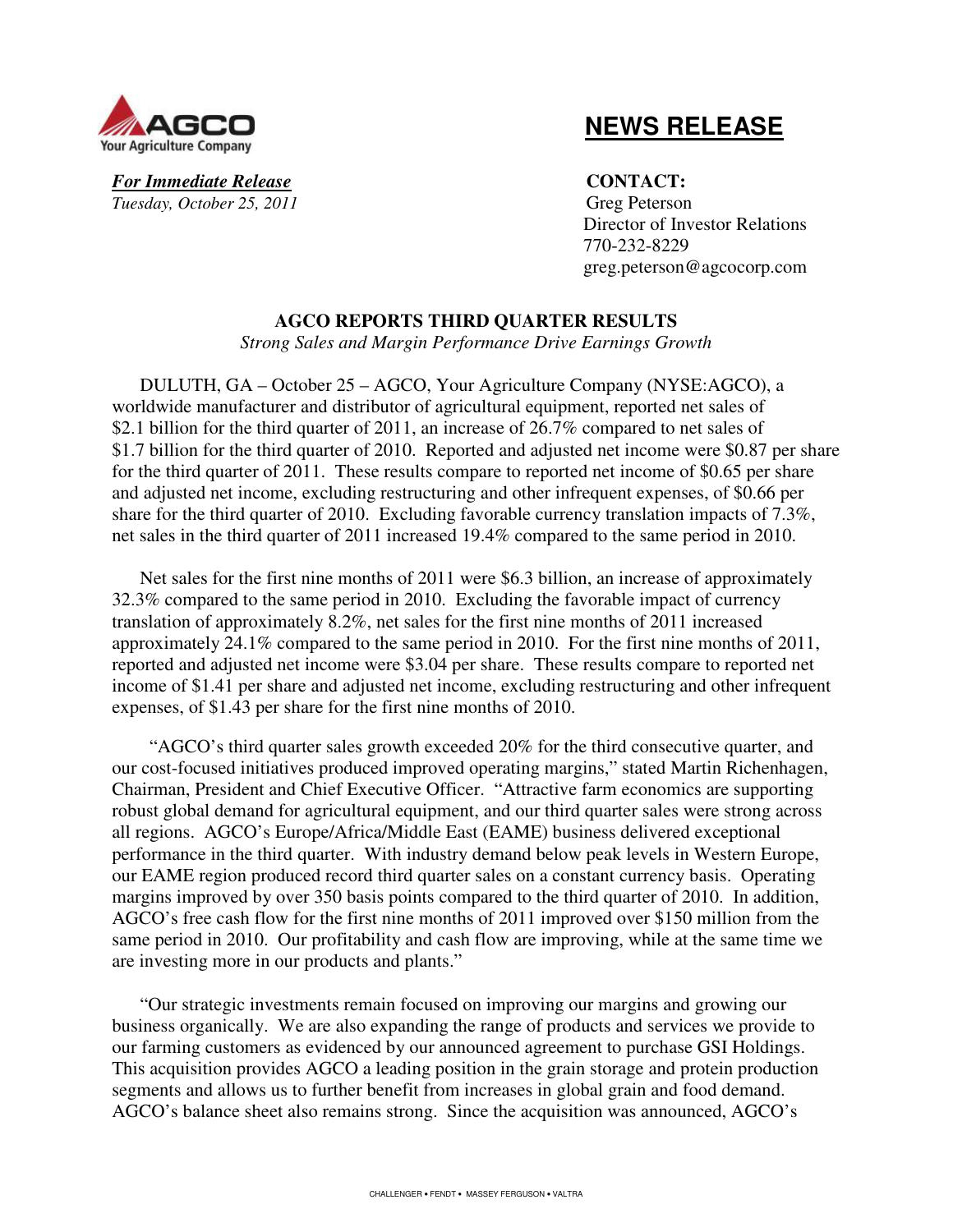corporate credit ratings have been re-affirmed by the credit rating agencies.GSI's track record of strong profitably and cash generation improves AGCO's capacity for investments to support the long-term growth of our business."

Improved industry conditions in Western Europe resulted in AGCO's EAME region reporting a sales increase of approximately 38.2% compared to the third quarter of 2010, excluding favorable currency translation impacts. Sales in the North American region improved 10.4% in the third quarter of 2011 compared to the third quarter of 2010, excluding favorable currency translation impacts, primarily due to growth in the professional producers segment. Sales in AGCO's South American region were relatively flat in the third quarter of 2011 compared to the record third quarter of 2010, excluding favorable currency translation impacts. Weaker sales in Brazil and Argentina were partially offset by stronger industry demand in the South American markets outside of Brazil.

Income from operations during the third quarter of 2011 increased over 50% compared to the third quarter of 2010 due to higher sales and improved gross margins. The combination of increased production levels in Europe and North America, pricing and a richer product mix, partially offset by higher material costs, resulted in improved gross margins. Investments in new product development resulted in increased engineering expenses in the third quarter of 2011 compared to the same period last year. Income from operations for the first nine months of 2011 increased approximately \$242.8 million compared to the same period in 2010 also due to an increase in sales and margin improvement.

## **Market Update**

|                                      | <b>Tractors</b>   | <b>Combines</b>   |
|--------------------------------------|-------------------|-------------------|
|                                      | Change from       | Change from       |
| Nine months ended September 30, 2011 | Prior Year Period | Prior Year Period |
| North America                        | $+1\%$            | $-4\%$            |
| South America                        | $-4\%$            | $+24\%$           |
| Western Europe                       | $+12%$            | $+38\%$           |

*Industry Unit Retail Sales* 

### *North America*

Despite uneven weather patterns in North America during the growing season, projected record farm income levels have supported industry demand in North America resulting in strong industry retail sales of tractors and combines. Industry unit retail sales of tractors were up slightly, while industry retail sales of combines were down modestly in the first nine months of 2011 compared to relatively high levels during the same period in 2010. Improvement in the dairy and livestock sector contributed to higher industry unit retail sales of mid-range tractors and hay equipment, both of which increased compared to 2010 levels.

## *South America*

In the first nine months of 2011, South American industry unit retail sales of tractors were down compared to record levels in the same period in 2010. Declines in Argentina and Brazil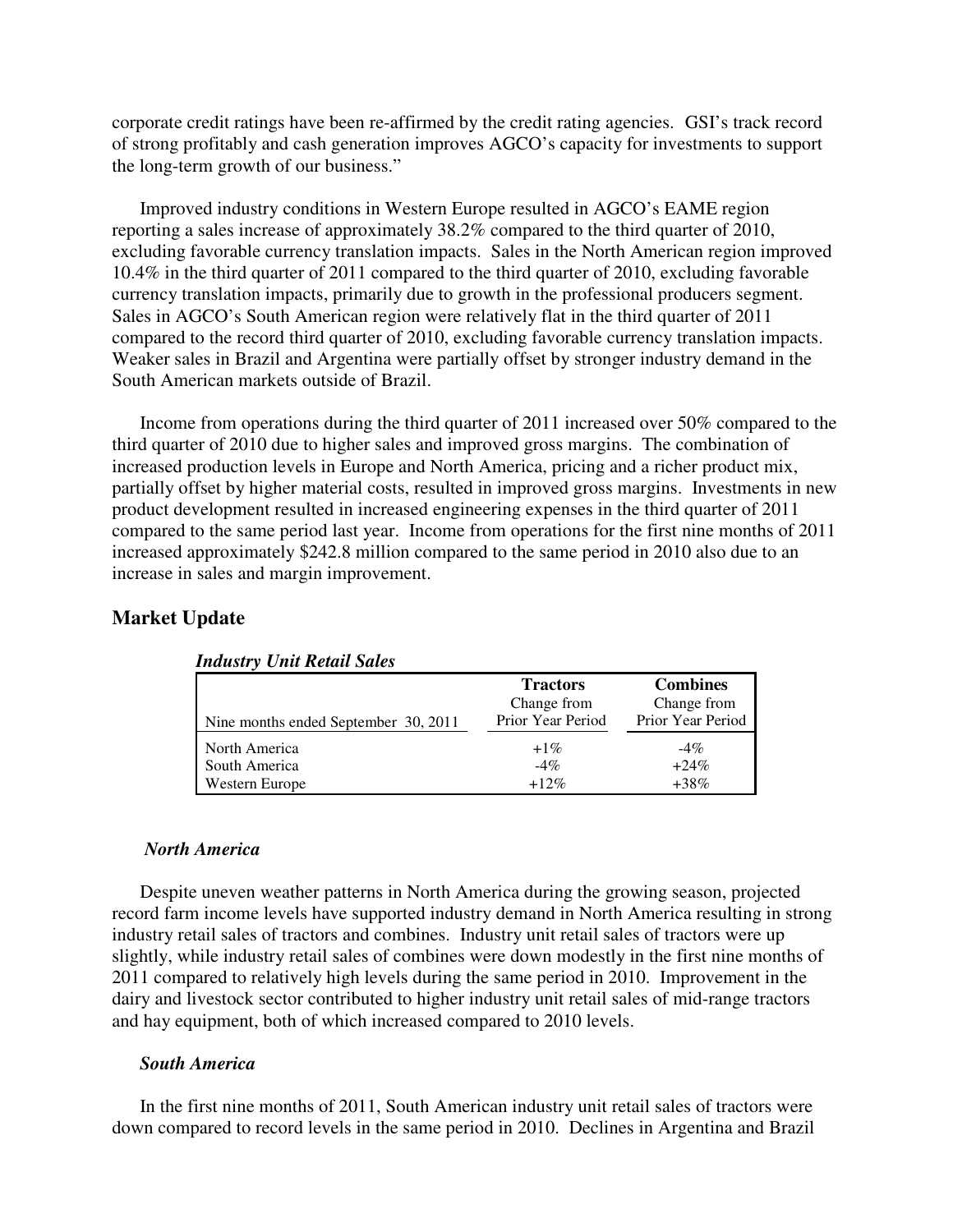were mostly offset by strong growth in other South American markets compared to the same period of 2010. Industry unit retail sales in Brazil remained solid due to attractive farm economics and supportive government financing rates that have been extended through the end of 2012.

## *Western Europe*

Despite a mixed harvest across Europe, higher commodity prices and the prospect of improved farm income has significantly strengthened the demand for farm equipment from very low levels in 2010. Industry unit retail sales of both tractors and combines posted double-digit growth rates in the first nine months of 2011 compared to the same period in 2010. The tractor retail sales growth was strongest in Germany, France, Scandinavia and Finland.

"Elevated soft commodity prices, resulting from higher consumption levels, are providing positive support for farm income and for our industry," stated Mr. Richenhagen. "In Western Europe, harvests are improved from earlier estimates and higher commodity prices have spurred increased industry demand above the weak levels that existed in 2010. Healthy farm economics are driving strong market demand in North America and South America, and our global industry view remains positive for the remainder of 2011."

| AGCO Regional Net Sales (in millions)                  |           |                           |                                                                 |
|--------------------------------------------------------|-----------|---------------------------|-----------------------------------------------------------------|
|                                                        | Net sales | $%$ change<br>from $2010$ | % change from<br>$2010$ due to<br>currency<br>translation $(1)$ |
| Three months ended September 30, 2011                  |           |                           |                                                                 |
| North America                                          | \$417.7   | 11.9%                     | $1.5\%$                                                         |
| South America                                          | 515.7     | 5.7%                      | $6.2\%$                                                         |
| Europe/Africa/Middle East                              | 1.054.1   | 48.7%                     | $10.5\%$                                                        |
| Rest of World                                          | 111.6     | 27.4%                     | 12.3%                                                           |
| Total                                                  | \$2,099.1 | 26.7%                     | 7.3%                                                            |
| Nine months ended September 30, 2011                   |           |                           |                                                                 |
| North America                                          | \$1,171.9 | 14.2%                     | $1.6\%$                                                         |
| South America                                          | 1,423.0   | 8.4%                      | 8.3%                                                            |
| Europe/Africa/Middle East                              | 3.334.4   | 53.0%                     | 10.8%                                                           |
| Rest of World                                          | 326.1     | 55.2%                     | 13.9%                                                           |
| Total                                                  | \$6,255.4 | 32.3%                     | 8.2%                                                            |
| <sup>(1)</sup> See Footnotes for additional disclosure |           |                           |                                                                 |

## **Regional Results**

## *North America*

Capitalizing on strong industry conditions, AGCO's North American sales increased approximately 12.6% in the first nine months of 2011 compared to the first nine months of 2010, excluding the impact of favorable currency translation. Combines, implements and high horsepower tractors all contributed to the sales growth. Higher sales, the benefit of increased production, and cost control initiatives combined to produce growth in income from operations of \$33.7 million during the first nine months of 2011 compared to the same period in 2010.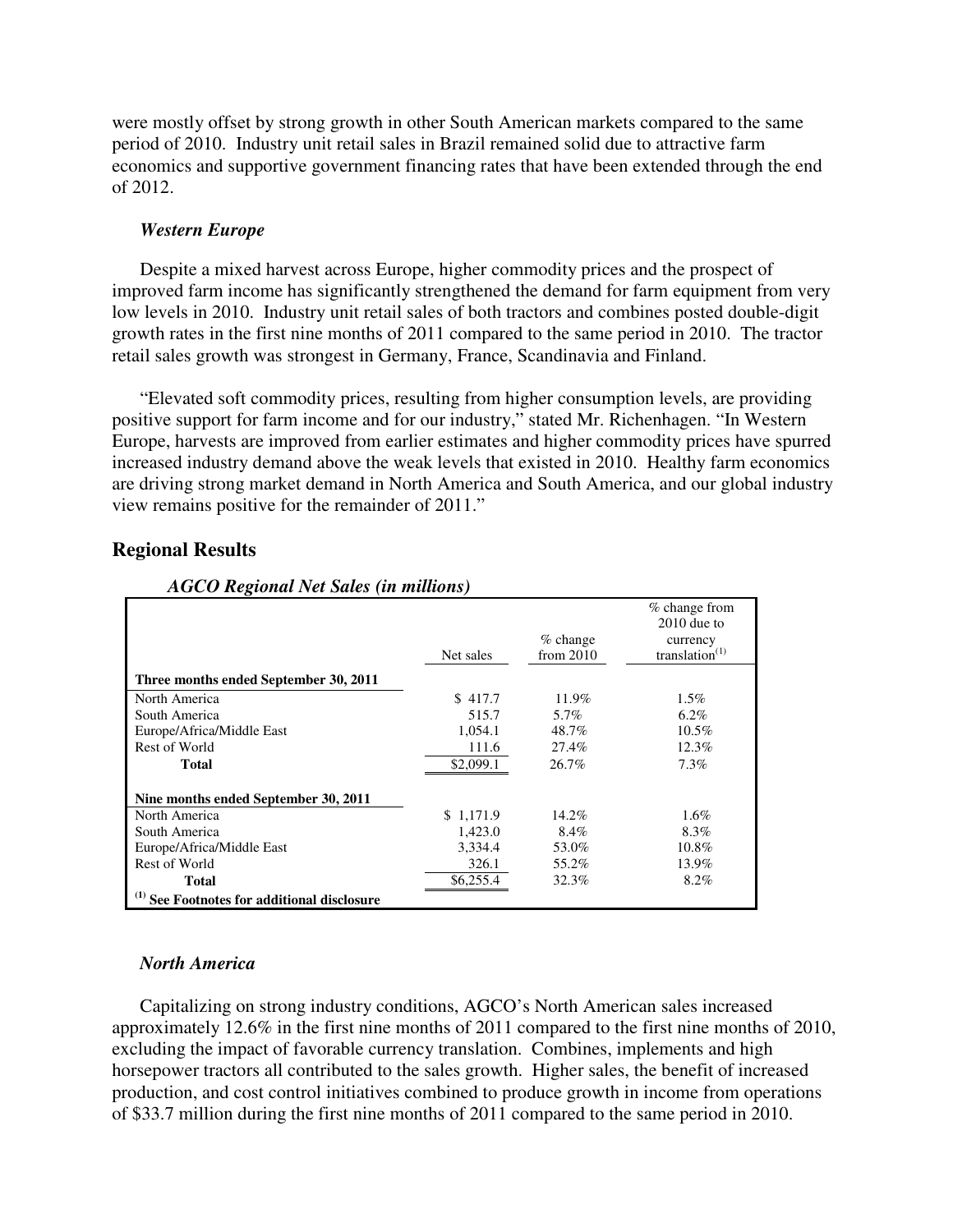## *South America*

AGCO's sales in South America were relatively flat in the first nine months of 2011 compared to the first nine months of 2010 on a constant currency basis. Sales declines in Argentina and Brazil were offset by growth in other South American markets. Income from operations decreased \$32.0 million in the first nine months of 2011 compared to the same period in 2010 due primarily to a less favorable geographic sales mix, material and labor cost inflation, and higher engineering and product introduction expenses.

## *EAME*

Reflecting the improved market demand, sales in AGCO's EAME region increased 42.2% in the first nine months of 2011 compared to the first nine months of 2010, excluding the impact of favorable currency translation. The strongest growth was recorded in Germany, France, Scandinavia and Central Europe. Income from operations increased by \$243.6 million in the first nine months of 2011 compared to the same period in 2010. Higher sales and production levels, favorable pricing and a richer mix of products contributed to the improvement.

## *Rest of World*

Net sales in AGCO's Rest of World segment increased by 41.3% during the first nine months of 2011 compared to the prior year period, excluding the impact of currency translation. Substantial growth in Russia and Eastern Europe compared to depressed 2010 levels, along with growth in Australia, produced most of the increase. Income from operations increased \$12.4 million in the first nine months of 2011 compared to the same period in 2010 despite an increase in market development expenses.

### **Outlook**

Higher grain prices driven by globally tight supplies combined with increasing demand from emerging markets and a limited supply of arable land are expected to produce global growth in farm equipment sales in 2011. Strong order backlogs support the expectation that positive yearto-date trends will continue for the balance of the year.

AGCO is targeting reported and adjusted earnings per share of approximately \$4.30 for the full year of 2011. Net sales are expected to range from \$8.7 billion to \$8.8 billion. For the fourth quarter and full year, 2011 operating margins are expected to improve over 2010 levels.

\* \* \* \* \*

AGCO will be hosting a conference call with respect to this earnings announcement at 9:00 a.m., Eastern Time, on Tuesday, October 25, 2011. The Company will refer to slides on its conference call. Interested persons can access the conference call and slide presentation via AGCO's website at www.agcocorp.com on the "Investors/Events" page in the "Company" section of our website. A replay of the conference call will be available approximately two hours after the conclusion of the conference call for twelve months following the call. A copy of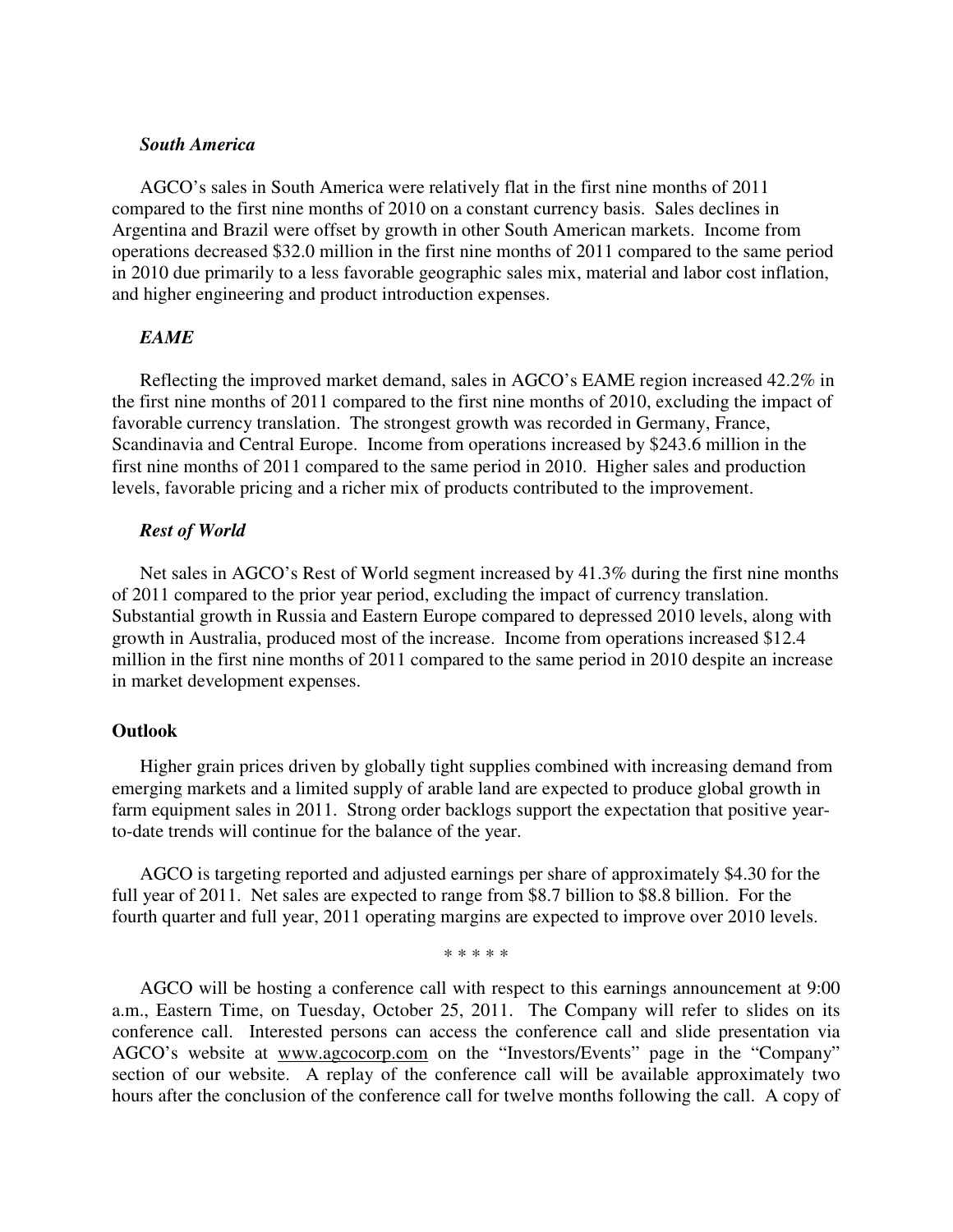this press release will be available on AGCO's website for at least twelve months following the call.

\* \* \* \* \*

## *Safe Harbor Statement*

Statements that are not historical facts, including the projections of earnings per share, sales, market conditions, margin improvements, farm economics, industry demand, general economic conditions, the timing of the closing of the GSI acquisition and its expected impact, grain prices and supply, and emerging markets are forward-looking and subject to risks that could cause actual results to differ materially from those suggested by the statements. The following are among the factors that could cause actual results to differ materially from the results discussed in or implied by the forward-looking statements. Further information concerning these and other factors is included in AGCO's filings with the Securities and Exchange Commission, including its Form 10-K for the year ended December 31, 2010. AGCO disclaims any obligation to update any forward-looking statements except as required by law.

- Our financial results depend entirely upon the agricultural industry, and factors that adversely affect the agricultural industry generally, including declines in the general economy, increases in farm input costs, lower commodity prices, lower farm income and changes in the availability of credit for our retail customers, will adversely affect us.
- The poor performance of the general economy may result in a decline in demand for our products. However, we are unable to predict with accuracy the amount or duration of any decline, and our forward-looking statements reflect merely our best estimates at the current time.
- A majority of our sales and manufacturing take place outside of the United States, and, as a result, we are exposed to risks related to foreign laws, taxes, economic conditions, labor supply and relations, political conditions and governmental policies. These risks may delay or reduce our realization of value from our international operations.
- Most retail sales of the products that we manufacture are financed, either by our retail finance joint ventures with Rabobank or by a bank or other private lender. During 2011, our joint ventures with Rabobank, which are controlled by Rabobank and are dependent upon Rabobank for financing as well, financed approximately 50% of the retail sales of our tractors and combines in the markets where the joint ventures operate. Any difficulty by Rabobank to continue to provide that financing, or any business decision by Rabobank as the controlling member not to fund the business or particular aspects of it (for example, a particular country or region), would require the joint ventures to find other sources of financing (which may be difficult to obtain), or us to find another source of retail financing for our customers, or our customers would be required to utilize other retail financing providers. As a result of the ongoing economic downturn, financing for capital equipment purchases generally has become more difficult and expensive to obtain. To the extent that financing is not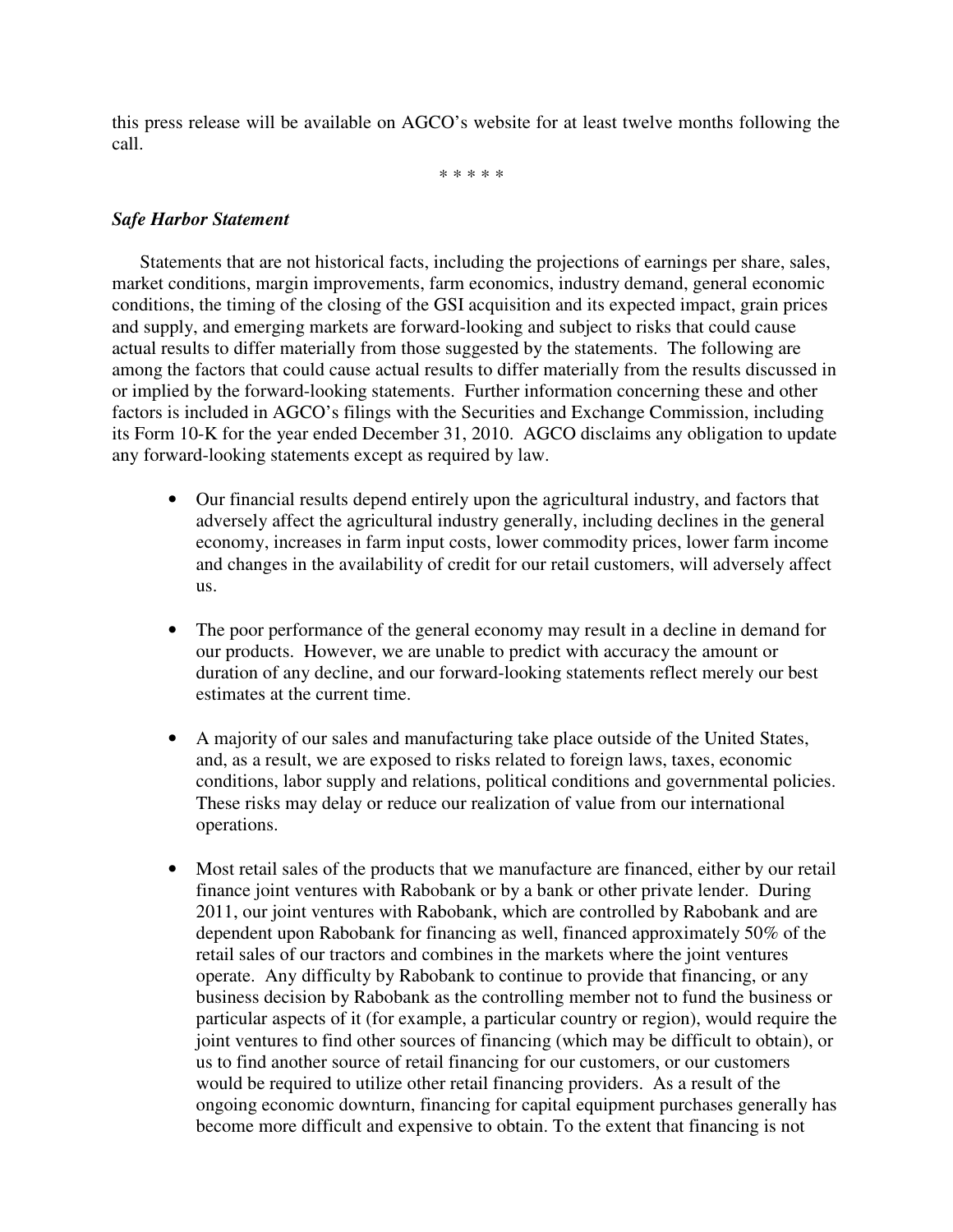available or available only at unattractive prices, our sales would be negatively impacted.

- Both AGCO and our retail finance joint ventures have substantial accounts receivables from dealers and end customers, and we would be adversely impacted if the collectability of these receivables was not consistent with historical experience; this collectability is dependent upon the financial strength of the farm industry, which in turn is dependent upon the general economy and commodity prices, as well as several of the other factors listed in this section.
- We recently have experienced substantial and sustained volatility with respect to currency exchange rate and interest rate changes, which can adversely affect our reported results of operations and the competitiveness of our products.
- The closing of the acquisition of GSI is dependent upon obtaining required approvals from competitive authorities, the timing and issuance of which are outside our control. In addition, all acquisitions, including the acquisition of GSI, involve risk relating to retention of key employees and customers, fulfilling projections prepared by or at the direction of prior ownership and general challenges related to integration.
- The agricultural equipment industry is highly seasonal, and seasonal fluctuations significantly impact results of operations and cash flows.
- Our success depends on the introduction of new products, particularly engines that comply with emission requirements, which requires substantial expenditures.
- We depend on suppliers for raw materials, components and parts for our products, and any failure by our suppliers to provide products as needed, or by us to promptly address supplier issues, will adversely impact our ability to timely and efficiently manufacture and sell products. We also are subject to raw material price fluctuations, which can adversely affect our manufacturing costs.
- We face significant competition and, if we are unable to compete successfully against other agricultural equipment manufacturers, we would lose customers and our net sales and profitability would decline.
- We have a substantial amount of indebtedness, and as result, we are subject to certain restrictive covenants and payment obligations that may adversely affect our ability to operate and expand our business.

\* \* \* \* \*

# *About AGCO*

AGCO, Your Agriculture Company, (NYSE:AGCO), a Fortune 500 company, was founded in 1990 and offers a full product line of tractors, combines, hay tools, sprayers, forage equipment, tillage, implements, and related replacement parts. AGCO agricultural products are sold under the core brands of Challenger®, Fendt®, Massey Ferguson® and Valtra® and are distributed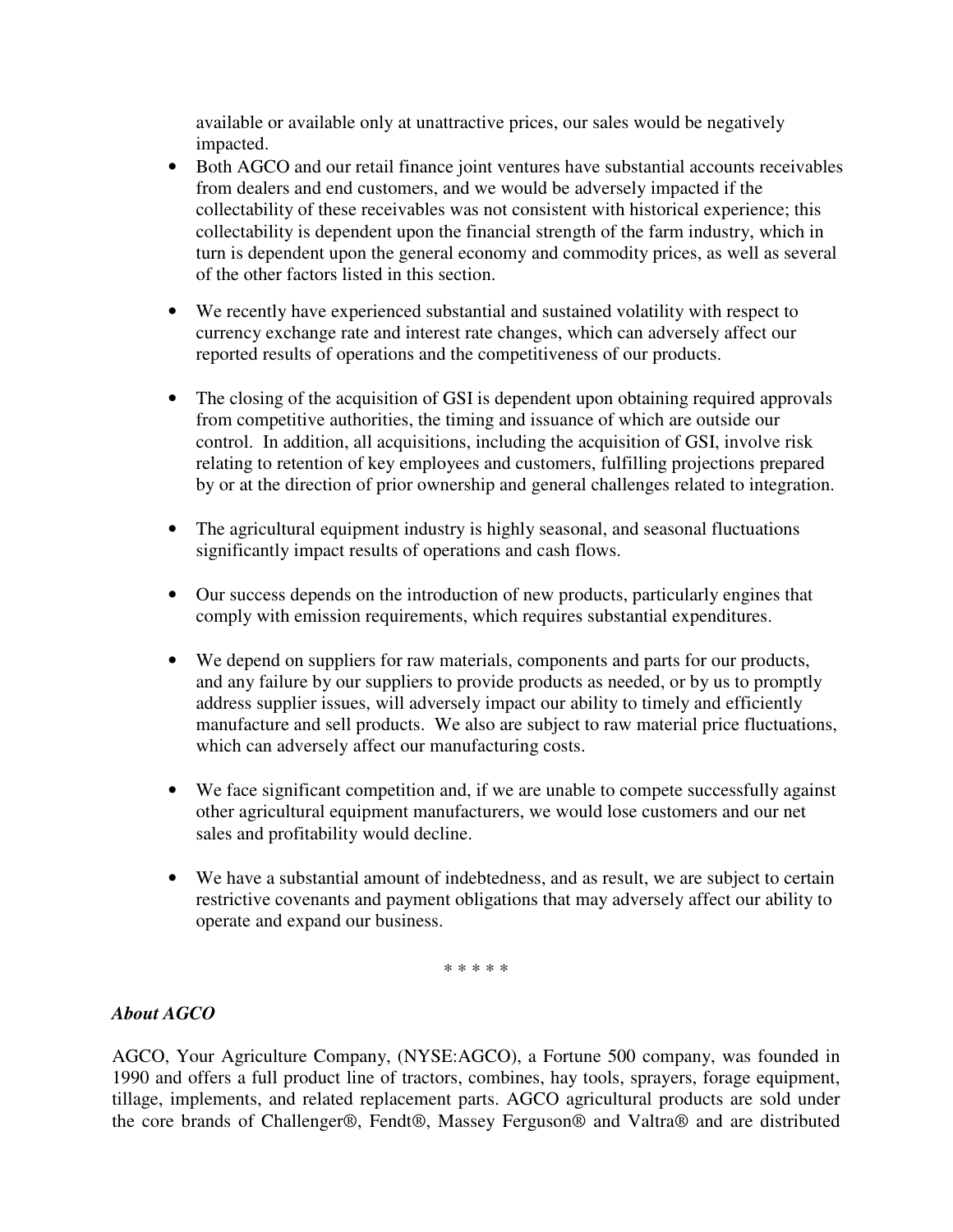globally through 2,600 independent dealers and distributors in more than 140 countries worldwide. Retail financing is available through AGCO Finance for qualified purchasers. AGCO is headquartered in Duluth, GA, USA. In 2010, AGCO had net sales of \$6.9 billion. http://www.agcocorp.com.

# # # # #

Please visit our website at www.agcocorp.com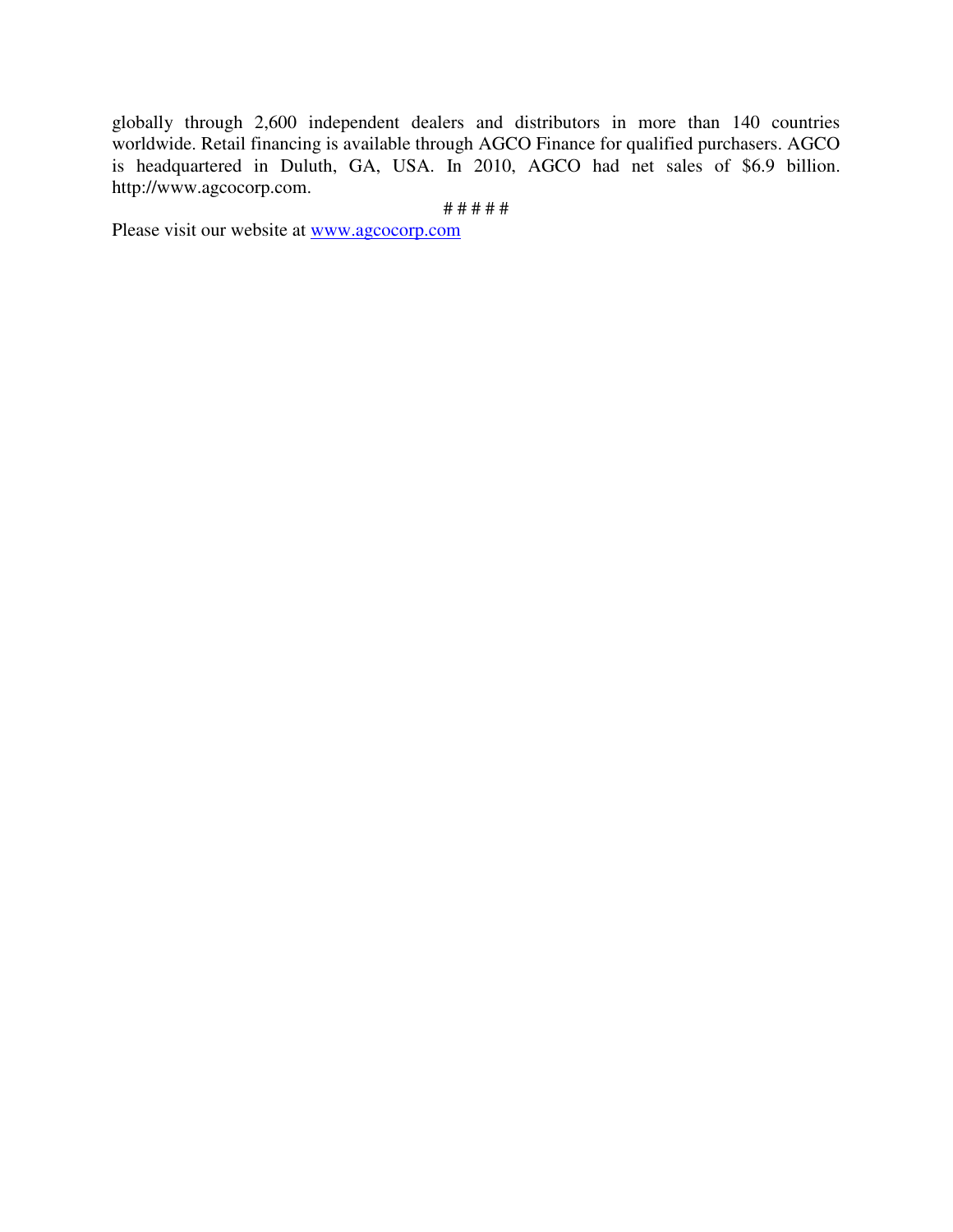# AGCO CORPORATION AND SUBSIDIARIES CONDENSED CONSOLIDATED BALANCE SHEETS (unaudited and in millions)

|                                                                            | September 30,<br>2011 | December 31,<br>2010 |  |
|----------------------------------------------------------------------------|-----------------------|----------------------|--|
| <b>ASSETS</b>                                                              |                       |                      |  |
| <b>Current Assets:</b>                                                     |                       |                      |  |
| Cash and cash equivalents                                                  | \$<br>455.2           | \$<br>719.9          |  |
| Accounts and notes receivable, net                                         | 902.9                 | 908.5                |  |
| Inventories, net                                                           | 1,603.2               | 1,233.5              |  |
| Deferred tax assets                                                        | 60.0                  | 52.6                 |  |
| Other current assets                                                       | 200.9                 | 206.5                |  |
| Total current assets                                                       | 3,222.2               | 3,121.0              |  |
| Property, plant and equipment, net                                         | 1,057.8               | 924.8                |  |
| Investment in affiliates                                                   | 344.9                 | 398.0                |  |
| Deferred tax assets                                                        | 42.0                  | 58.0                 |  |
| Other assets                                                               | 110.0                 | 130.8                |  |
| Intangible assets, net                                                     | 214.3                 | 171.6                |  |
| Goodwill                                                                   | 665.4                 | 632.7                |  |
| <b>Total</b> assets                                                        | \$<br>5,656.6         | \$<br>5,436.9        |  |
| <b>LIABILITIES AND STOCKHOLDERS' EQUITY</b><br><b>Current Liabilities:</b> |                       |                      |  |
| Current portion of long-term debt                                          | \$<br>1.0             | \$<br>0.1            |  |
| Convertible senior subordinated notes                                      |                       | 161.0                |  |
| Securitization facilities                                                  | 78.6                  | 113.9                |  |
| Accounts payable                                                           | 773.5                 | 682.6                |  |
| Accrued expenses                                                           | 957.0                 | 883.1                |  |
| Other current liabilities                                                  | 89.1                  | 72.2                 |  |
| Total current liabilities                                                  | 1,899.2               | 1,912.9              |  |
| Long-term debt, less current portion                                       | 456.2                 | 443.0                |  |
| Pensions and postretirement health care benefits                           | 221.9                 | 226.5                |  |
| Deferred tax liabilities                                                   | 113.3                 | 103.9                |  |
| Other noncurrent liabilities                                               | 113.9                 | 91.4                 |  |
| <b>Total liabilities</b>                                                   | 2.804.5               | 2,777.7              |  |
| Stockholders' Equity:                                                      |                       |                      |  |
| AGCO Corporation stockholders' equity:                                     |                       |                      |  |
| Common stock                                                               | 1.0                   | 0.9                  |  |
| Additional paid-in capital                                                 | 1,066.8               | 1,051.3              |  |
| Retained earnings                                                          | 2,036.4               | 1,738.3              |  |
| Accumulated other comprehensive loss                                       | (283.8)               | (132.1)              |  |
| Total AGCO Corporation stockholders' equity                                | 2,820.4               | 2,658.4              |  |
| Noncontrolling interests                                                   | 31.7                  | 0.8                  |  |
| Total stockholders' equity                                                 | 2,852.1               | 2,659.2              |  |
| Total liabilities and stockholders' equity                                 | \$<br>5,656.6         | \$<br>5,436.9        |  |
|                                                                            |                       |                      |  |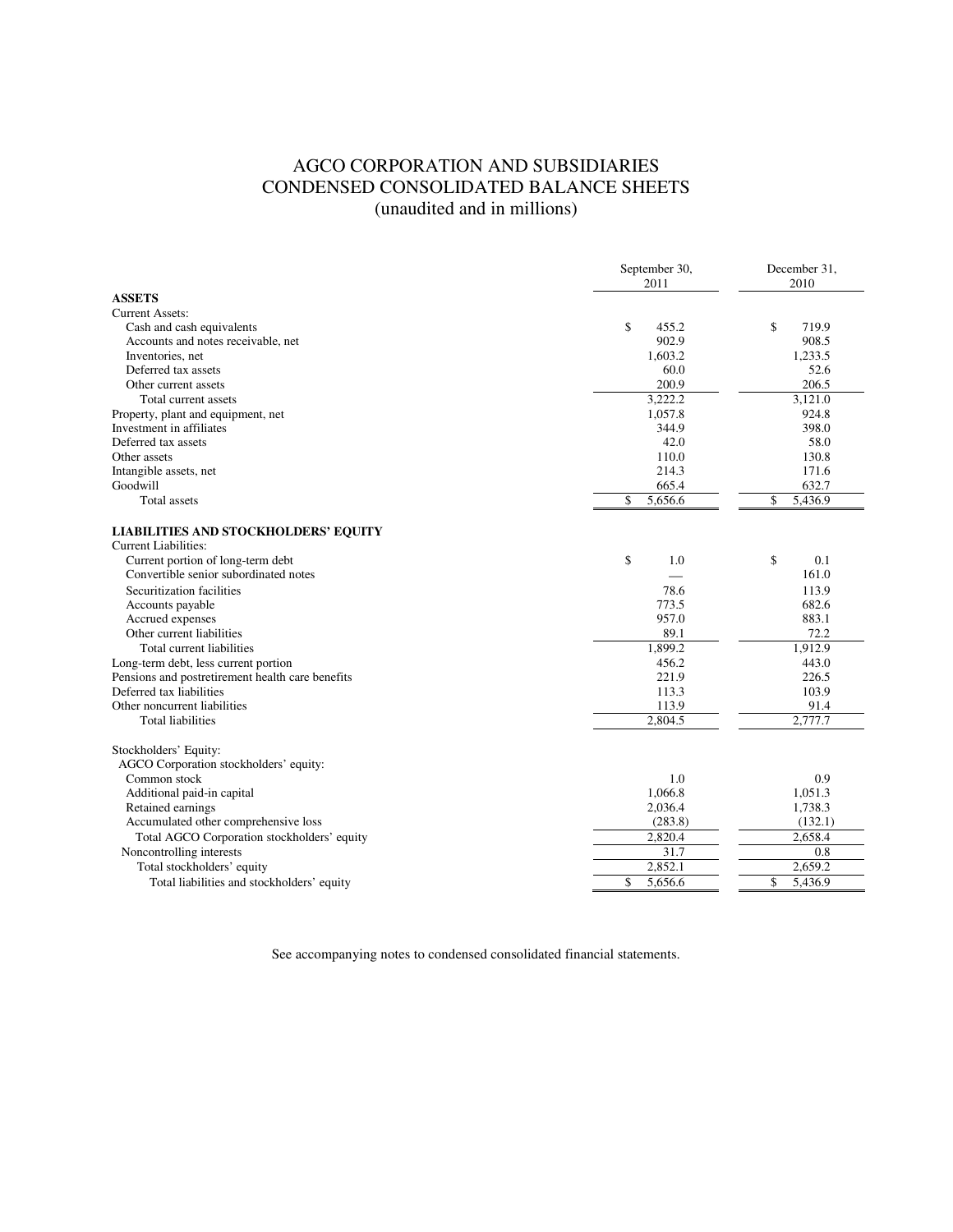# AGCO CORPORATION AND SUBSIDIARIES CONDENSED CONSOLIDATED STATEMENTS OF OPERATIONS (unaudited and in millions, except per share data)

|                                                                                | Three Months Ended September 30, |                          |  |
|--------------------------------------------------------------------------------|----------------------------------|--------------------------|--|
|                                                                                | 2011                             | 2010                     |  |
| Net sales<br>Cost of goods sold                                                | \$<br>2,099.1<br>1,691.3         | \$<br>1,657.4<br>1,353.6 |  |
| Gross profit                                                                   | 407.8                            | 303.8                    |  |
| Selling, general and administrative expenses                                   | 221.2                            | 170.3                    |  |
| Engineering expenses<br>Restructuring and other infrequent expenses            | 67.5                             | 51.4<br>1.2              |  |
| Amortization of intangibles                                                    | 4.8                              | 5.0                      |  |
| Income from operations                                                         | 114.3                            | 75.9                     |  |
| Interest expense, net                                                          | 3.1                              | 5.8                      |  |
| Other expense, net                                                             | 7.1                              | 4.9                      |  |
| Income before income taxes and equity in net earnings of affiliates            | 104.1                            | 65.2                     |  |
| Income tax provision                                                           | 31.6                             | 14.1                     |  |
| Income before equity in net earnings of affiliates                             | 72.5                             | 51.1                     |  |
| Equity in net earnings of affiliates                                           | 12.0                             | 11.1                     |  |
| Net income                                                                     | 84.5                             | 62.2                     |  |
| Net (income) loss attributable to noncontrolling interests                     | (0.1)                            | 0.1                      |  |
| Net income attributable to AGCO Corporation and subsidiaries                   | \$<br>84.4                       | 62.3<br>\$               |  |
| Net income per common share attributable to AGCO Corporation and subsidiaries: |                                  |                          |  |
| <b>Basic</b>                                                                   | 0.88<br>S                        | 0.67<br>\$               |  |
| Diluted                                                                        | $\mathbf{\hat{S}}$<br>0.87       | \$<br>0.65               |  |
| Weighted average number of common and common equivalent shares outstanding:    |                                  |                          |  |
| Basic                                                                          | 96.4                             | 92.9                     |  |
| Diluted                                                                        | 96.9                             | 95.8                     |  |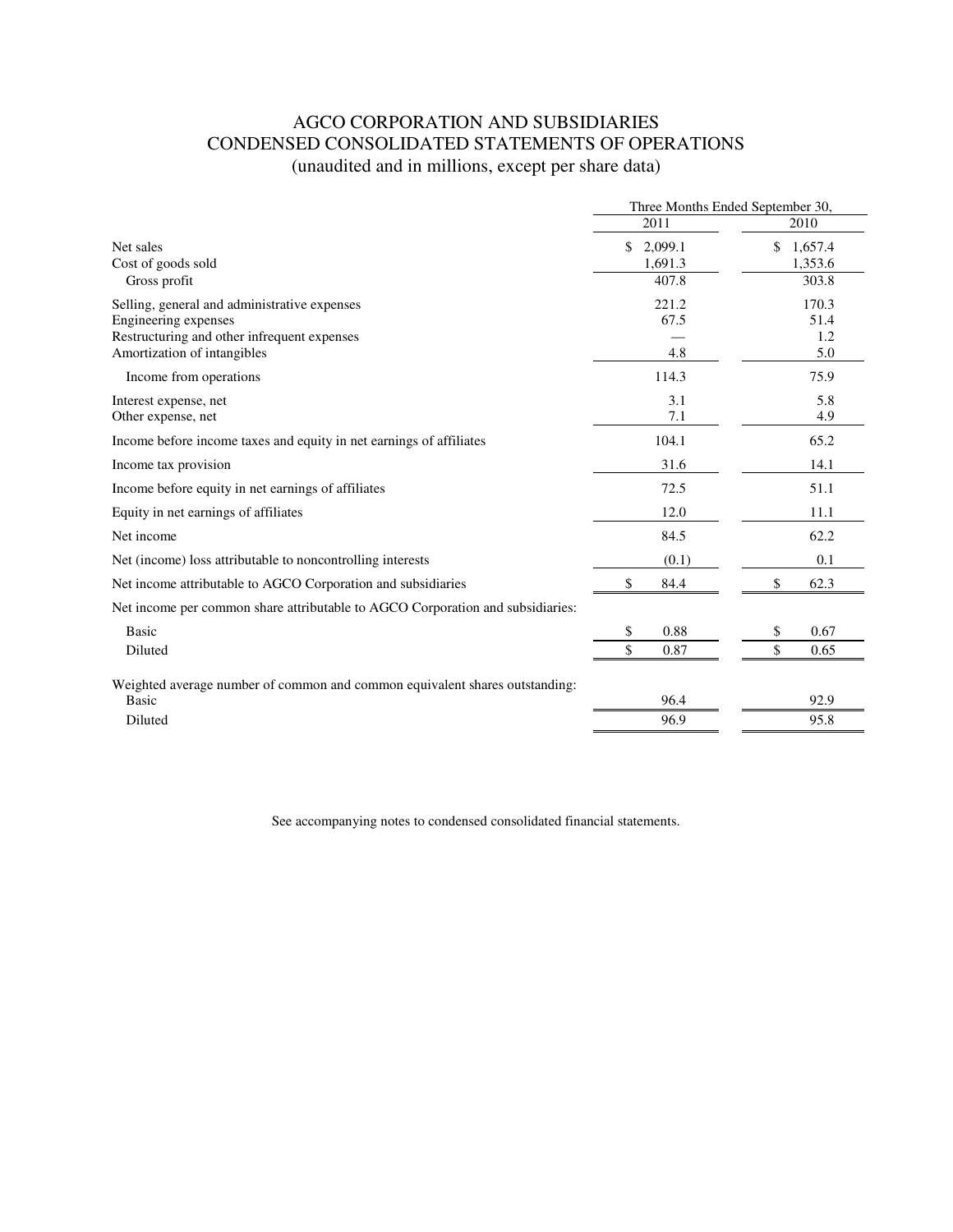# AGCO CORPORATION AND SUBSIDIARIES CONDENSED CONSOLIDATED STATEMENTS OF OPERATIONS (unaudited and in millions, except per share data)

|                                                                                | Nine Months Ended September 30, |               |
|--------------------------------------------------------------------------------|---------------------------------|---------------|
|                                                                                | 2011                            | 2010          |
| Net sales                                                                      | \$<br>6,255.4                   | \$<br>4,728.6 |
| Cost of goods sold                                                             | 5,003.4                         | 3,879.1       |
| Gross profit                                                                   | 1,252.0                         | 849.5         |
| Selling, general and administrative expenses                                   | 622.4                           | 492.1         |
| Engineering expenses                                                           | 191.6                           | 158.5         |
| Restructuring and other infrequent (income) expenses                           | (0.7)                           | 3.3           |
| Amortization of intangibles                                                    | 14.1                            | 13.8          |
| Income from operations                                                         | 424.6                           | 181.8         |
| Interest expense, net                                                          | 21.1                            | 23.7          |
| Other expense, net                                                             | 17.3                            | 9.7           |
| Income before income taxes and equity in net earnings of affiliates            | 386.2                           | 148.4         |
| Income tax provision                                                           | 123.4                           | 49.8          |
| Income before equity in net earnings of affiliates                             | 262.8                           | 98.6          |
| Equity in net earnings of affiliates                                           | 37.2                            | 36.4          |
| Net income                                                                     | 300.0                           | 135.0         |
| Net (income) loss attributable to noncontrolling interests                     | (1.9)                           | 0.3           |
| Net income attributable to AGCO Corporation and subsidiaries                   | \$<br>298.1                     | \$<br>135.3   |
| Net income per common share attributable to AGCO Corporation and subsidiaries: |                                 |               |
| <b>Basic</b>                                                                   | 3.13<br>\$                      | \$<br>1.46    |
| Diluted                                                                        | $\mathbf{\hat{S}}$<br>3.04      | \$<br>1.41    |
| Weighted average number of common and common equivalent shares outstanding:    |                                 |               |
| Basic                                                                          | 95.1                            | 92.7          |
| Diluted                                                                        | 97.9                            | 96.0          |
|                                                                                |                                 |               |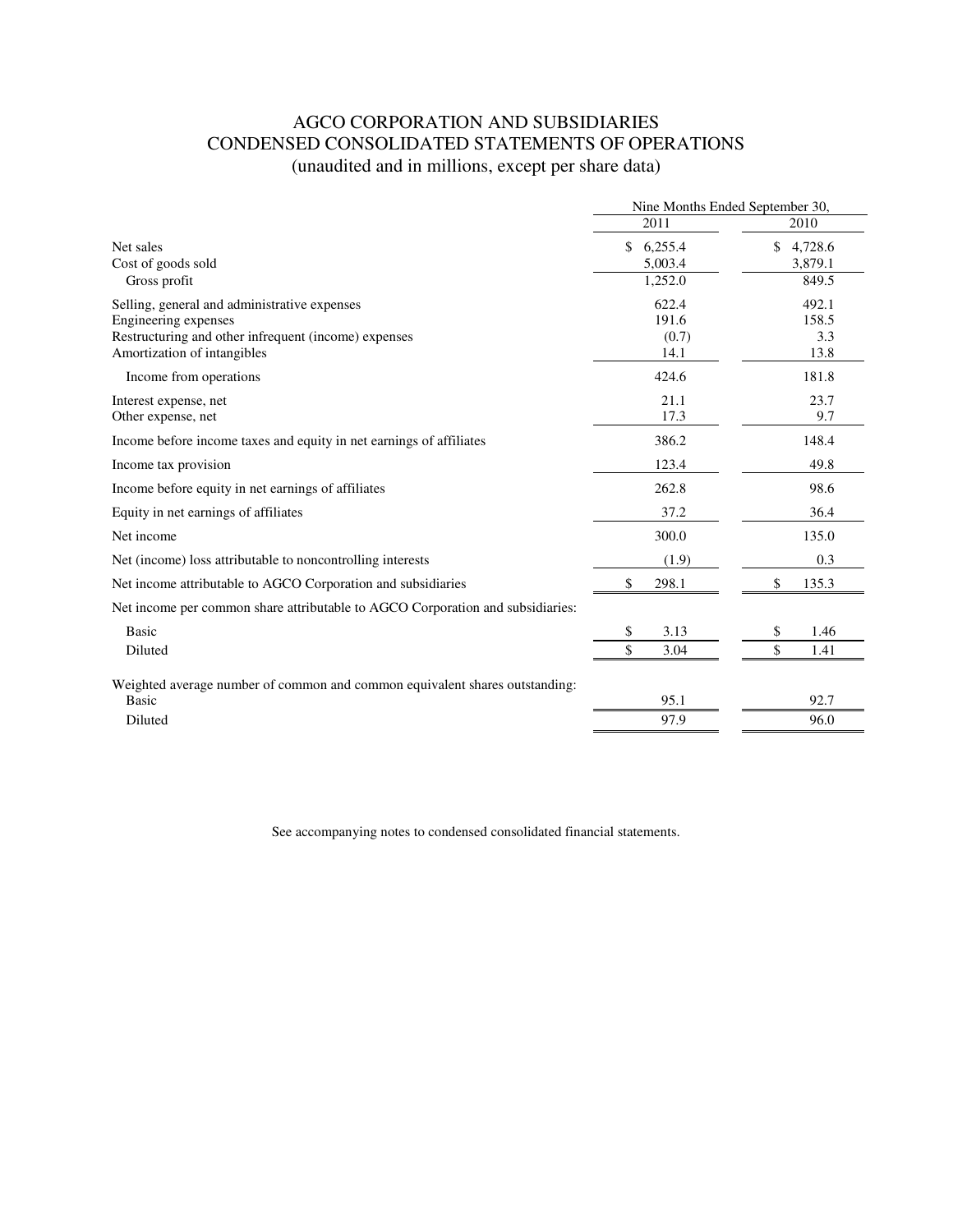# AGCO CORPORATION AND SUBSIDIARIES CONDENSED CONSOLIDATED STATEMENTS OF CASH FLOWS (unaudited and in millions)

|                                                                              | Nine Months Ended September 30, |             |  |
|------------------------------------------------------------------------------|---------------------------------|-------------|--|
|                                                                              | 2011                            | 2010        |  |
| Cash flows from operating activities:                                        |                                 |             |  |
| Net income                                                                   | \$<br>300.0                     | \$<br>135.0 |  |
| Adjustments to reconcile net income to net cash provided by operating        |                                 |             |  |
| activities:                                                                  |                                 |             |  |
| Depreciation                                                                 | 110.2                           | 97.7        |  |
| Deferred debt issuance cost amortization                                     | 2.3                             | 2.1         |  |
| Amortization of intangibles                                                  | 14.1                            | 13.8        |  |
| Amortization of debt discount                                                | 6.1                             | 11.7        |  |
| Stock compensation                                                           | 17.9                            | 8.5         |  |
| Equity in net earnings of affiliates, net of cash received                   | (21.7)                          | (25.3)      |  |
| Deferred income tax benefit                                                  | (3.3)                           | (14.0)      |  |
| Other                                                                        | (1.4)                           | (0.1)       |  |
| Changes in operating assets and liabilities, net of effects from purchase of |                                 |             |  |
| businesses:                                                                  |                                 |             |  |
| Accounts and notes receivable, net                                           | 49.9                            | 22.0        |  |
| Inventories, net                                                             | (333.6)                         | (277.2)     |  |
| Other current and noncurrent assets                                          | (15.5)                          | (62.0)      |  |
| Accounts payable                                                             | 56.9                            | 46.3        |  |
| Accrued expenses                                                             | 88.8                            | 28.7        |  |
| Other current and noncurrent liabilities                                     | (0.2)                           | 16.9        |  |
| Total adjustments                                                            | (29.5)                          | (130.9)     |  |
| Net cash provided by operating activities                                    | 270.5                           | 4.1         |  |
| Cash flows from investing activities:                                        |                                 |             |  |
| Purchases of property, plant and equipment                                   | (187.2)                         | (82.8)      |  |
| Proceeds from sale of property, plant and equipment                          | 0.9                             | 0.5         |  |
| Purchase of businesses, net of cash acquired                                 | (88.3)                          |             |  |
| Investments in consolidated affiliate, net of cash acquired                  | (25.0)                          |             |  |
| Investments in unconsolidated affiliates, net                                | (8.3)                           |             |  |
| Net cash used in investing activities                                        | (307.9)                         | (82.3)      |  |
| Cash flows from financing activities:                                        |                                 |             |  |
| Repurchase or conversion of convertible senior subordinated notes            | (161.0)                         | (58.1)      |  |
| Repayment of debt obligations, net                                           | (47.3)                          | (76.0)      |  |
| Payment of minimum tax withholdings on stock compensation                    | (2.5)                           | (11.1)      |  |
| Distribution to noncontrolling interest                                      | (1.0)                           |             |  |
| Proceeds from issuance of common stock                                       | 0.2                             | 0.2         |  |
| Net cash used in financing activities                                        | (211.6)                         | (145.0)     |  |
| Effect of exchange rate changes on cash and cash equivalents                 | (15.7)                          | 31.0        |  |
| Decrease in cash and cash equivalents                                        | (264.7)                         | (192.2)     |  |
| Cash and cash equivalents, beginning of period                               | 719.9                           | 651.4       |  |
| Cash and cash equivalents, end of period                                     | \$<br>455.2                     | \$<br>459.2 |  |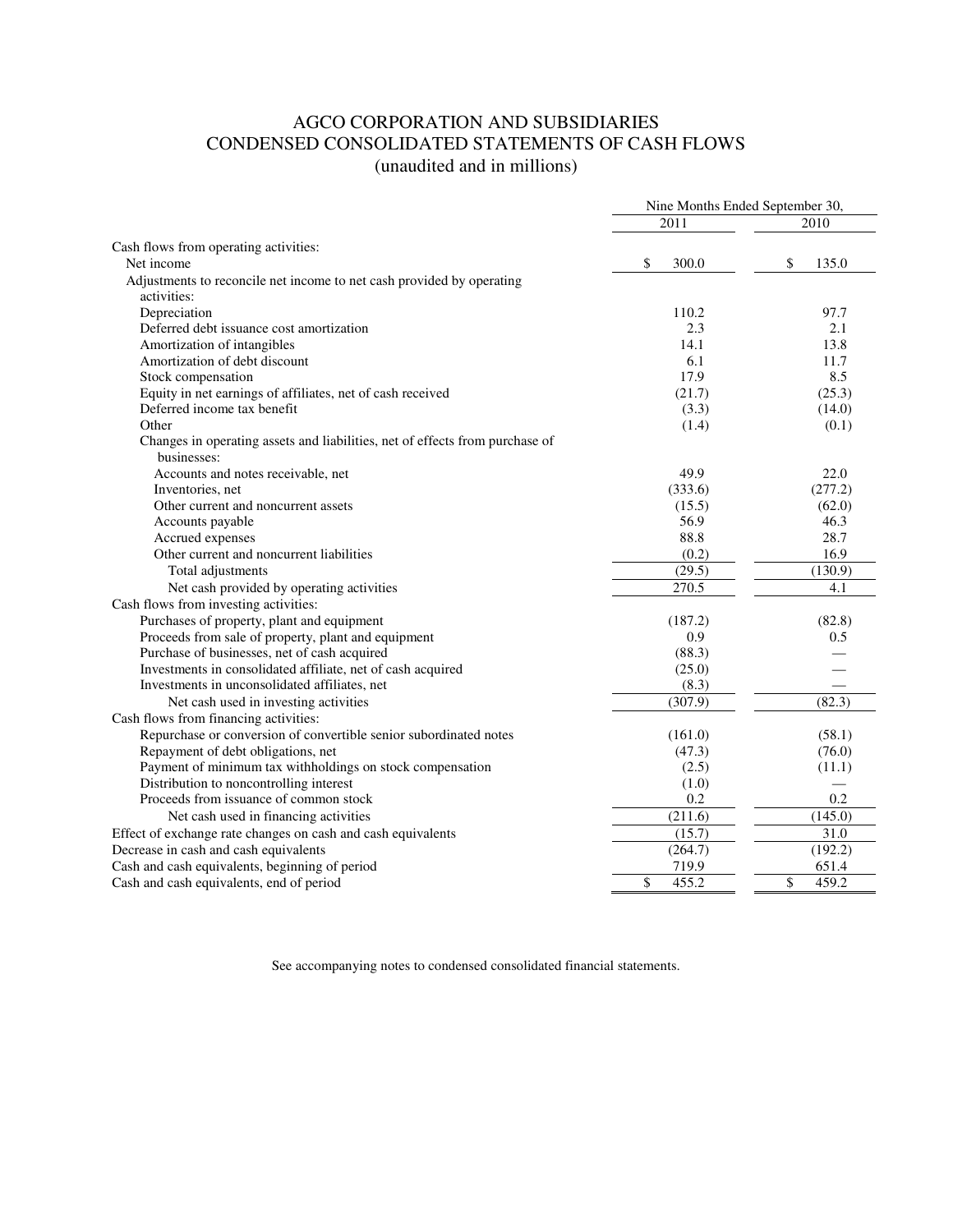# AGCO CORPORATION AND SUBSIDIARIES NOTES TO CONDENSED CONSOLIDATED FINANCIAL STATEMENTS (unaudited, in millions, except per share data)

### **1. STOCK COMPENSATION EXPENSE**

The Company recorded stock compensation expense as follows:

|                                              | Three Months Ended |      |               |      | Nine Months Ended |      |  |      |
|----------------------------------------------|--------------------|------|---------------|------|-------------------|------|--|------|
|                                              | September 30,      |      | September 30, |      |                   |      |  |      |
|                                              |                    | 2011 |               | 2010 |                   | 2011 |  | 2010 |
| Cost of goods sold                           |                    |      |               | 0.2  |                   |      |  | U.J  |
| Selling, general and administrative expenses |                    | 6.0  |               |      |                   | 17.0 |  |      |
| Total stock compensation expense             |                    |      |               |      |                   | 18.1 |  |      |

#### **2. INDEBTEDNESS**

Indebtedness at September 30, 2011 and December 31, 2010 consisted of the following:

|                                                      | September 30, | December 31, |
|------------------------------------------------------|---------------|--------------|
|                                                      | 2011          | 2010         |
| $6\%$ % Senior subordinated notes due 2014           |               | 267.7        |
| $4\frac{1}{2}\%$ Senior unsecured term loan due 2016 | 269.0         |              |
| 134% Convertible senior subordinated notes due 2033  |               | 161.0        |
| 1¼% Convertible senior subordinated notes due 2036   | 181.4         | 175.2        |
| Securitization facilities                            | 78.6          | 113.9        |
| Other long-term debt                                 | 6.8           | 0.2          |
|                                                      | 535.8         | 718.0        |
| Current portion of long-term debt<br>Less:           | (1.0)         | (0.1)        |
| 134% Convertible senior subordinated notes due 2033  |               | (161.0)      |
| Securitization facilities                            | (78.6)        | (113.9)      |
| Total indebtedness, less current portion             | 456.2         | 443.0        |

 Holders of the Company's convertible senior subordinated notes may convert the notes, if, during any fiscal quarter, the closing sales price of the Company's common stock exceeds 120% of the conversion price of \$22.36 per share for the 1¾% convertible senior subordinated notes and \$40.73 per share for the 1¼% convertible senior subordinated notes for at least 20 trading days in the 30 consecutive trading days ending on the last trading day of the preceding fiscal quarter. As of December 31, 2010, the closing sales price of the Company's common stock had exceeded 120% of the conversion price of the 1¾% convertible senior subordinated notes for at least 20 trading days in the 30 consecutive trading days ending December 31, 2010, and, therefore, the Company classified the notes as a current liability. Future classification of the 1¼% convertible senior subordinated notes between current and long-term debt is dependent on the closing sales price of the Company's common stock during future quarters.

 During the nine months ended September 30, 2011, holders of the Company's 1¾% convertible senior subordinated notes converted approximately \$161.0 million of principal amount of the notes. The Company issued 3,926,574 shares associated with the \$195.9 million excess conversion value of the notes. The Company reflected the repayment of the principal of the notes totaling \$161.0 million within "Repurchase or conversion of convertible senior subordinated notes" within the Company's Condensed Consolidated Statements of Cash Flows for the nine months ended September 30, 2011.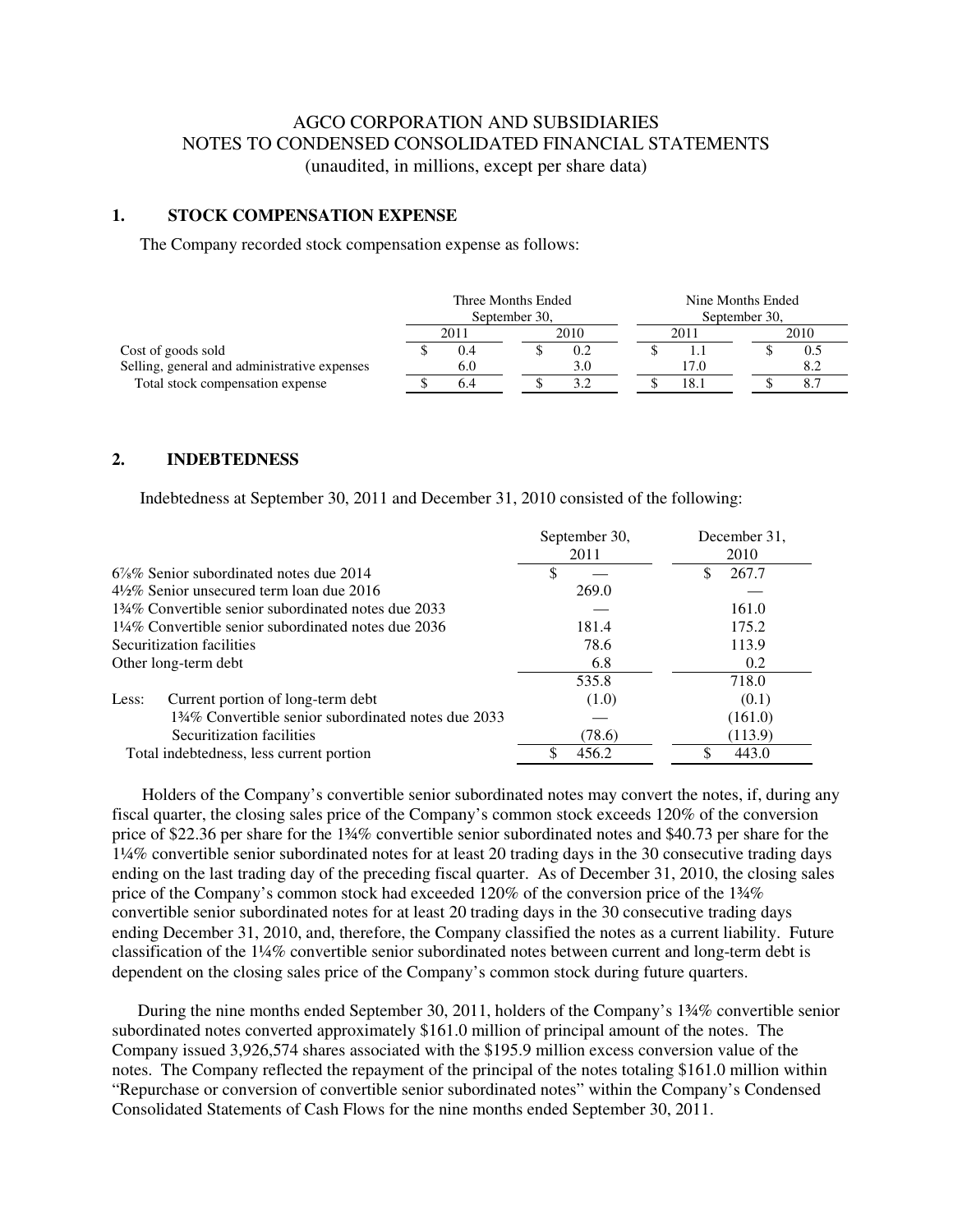The Company's €200.0 million of 6⅞% senior subordinated notes due April 15, 2014, issued in April 2004, were redeemed at a price of 101.146% of their principal amount on May 2, 2011, in accordance with the redemption provisions of the indenture agreement. The Company funded the redemption of the notes with a new €200.0 million senior unsecured term loan with Coöperatieve Centrale Raiffeisen-Boerenleenbank B.A., "Rabobank Nederland." The new term loan is due May 2, 2016 and bears interest at a fixed rate of 4½%.

## **3. INVENTORIES**

Inventories at September 30, 2011 and December 31, 2010 were as follows:

|                              | September 30,<br>2011 | December 31,<br>2010 |
|------------------------------|-----------------------|----------------------|
| Finished goods               | 587.6                 | 422.6                |
| Repair and replacement parts | 453.4                 | 432.4                |
| Work in process              | 166.8                 | 90.2                 |
| Raw materials                | 395.4                 | 288.3                |
| Inventories, net             | \$1,603.2             | \$1,233.5            |

## **4. ACCOUNTS RECEIVABLE SALES AGREEMENTS AND SECURITIZATION FACILITIES**

 At September 30, 2011, the Company's accounts receivable securitization facilities in Europe had outstanding funding of approximately €58.4 million (or approximately \$78.6 million). The Company recognized approximately \$78.6 million of accounts receivable sold through its European securitization facilities within the Company's Condensed Consolidated Balance Sheets as of September 30, 2011, with a corresponding liability equivalent to the funded balance of the facility.

At September 30, 2011, the Company had accounts receivable sales agreements that permit the sale, on an ongoing basis, of substantially all of its wholesale receivables in North America to AGCO Finance LLC and AGCO Finance Canada, Ltd., its 49% owned U.S. and Canadian retail finance joint ventures. As of September 30, 2011, net cash received from receivables sold under the U.S. and Canadian accounts receivable sales agreements was approximately \$414.8 million.

At September 30, 2011, the Company also had accounts receivable sales agreements that permit the sale, on an ongoing basis, of a majority of its wholesale receivables in France, Germany, Denmark, Sweden and Austria to the relevant AGCO Finance entities in those countries. As of September 30, 2011 and December 31, 2010, cash received from receivables sold under these accounts receivable sales agreements in Europe was approximately \$216.9 million and \$169.2 million, respectively.

The Company's AGCO Finance retail finance joint ventures in Brazil and Australia also provide wholesale financing to the Company's dealers. The receivables associated with these arrangements are without recourse to the Company. As of September 30, 2011 and December 31, 2010, these retail finance joint ventures had approximately \$55.9 million and \$50.2 million, respectively, of outstanding accounts receivable associated with these arrangements. In addition, the Company sells certain trade receivables under factoring arrangements to other financial institutions around the world.

Losses on sales of receivables associated with the accounts receivable financing facilities discussed above, reflected within "Other expense, net" and "Interest expense, net" in the Company's Condensed Consolidated Statements of Operations, were approximately \$6.9 million and \$15.6 million during the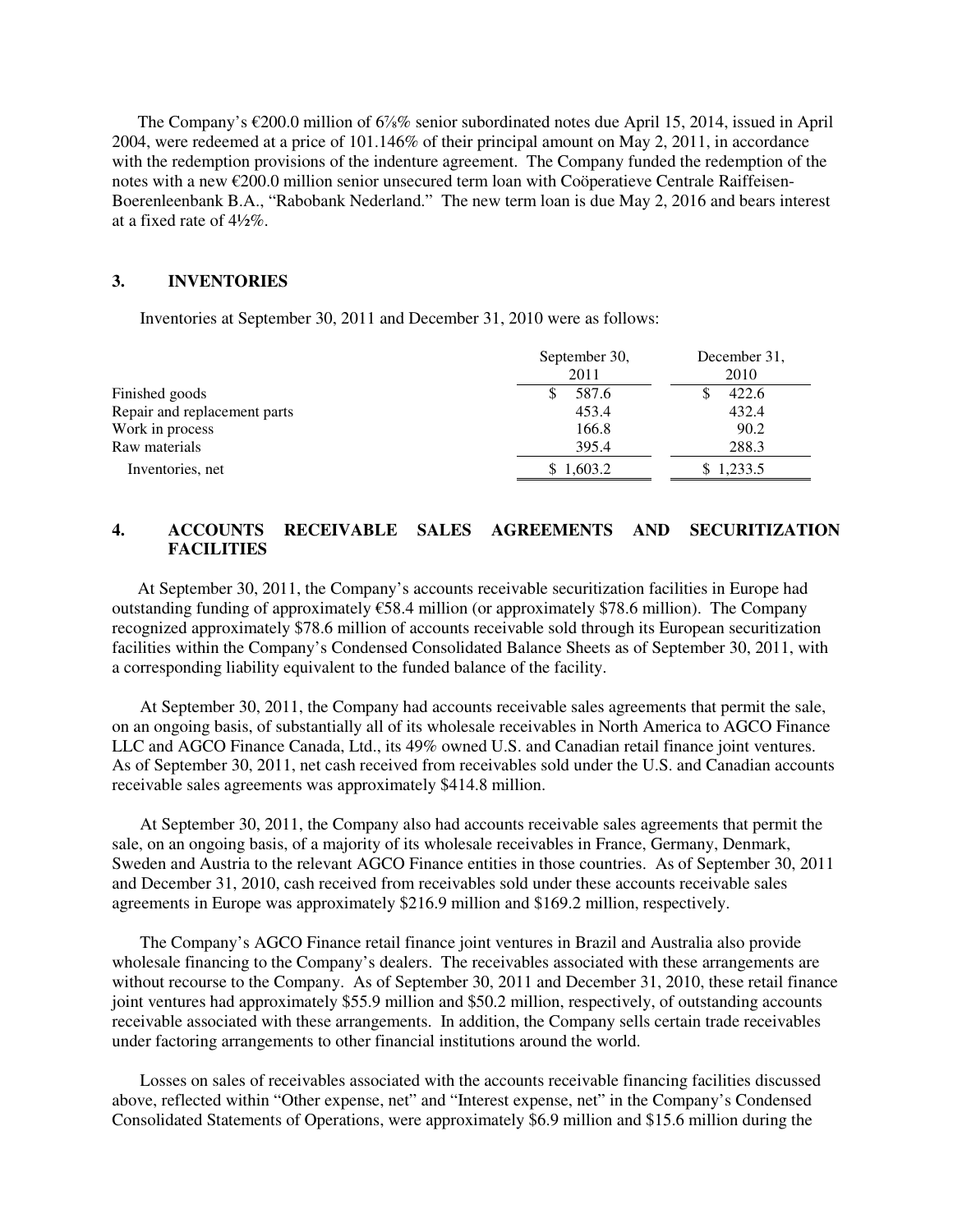three and nine months ended September 30, 2011, respectively, compared to \$3.9 million and \$11.5 million during the three and nine months ended September 30, 2010, respectively.

## **5. EARNINGS PER SHARE**

The Company's convertible senior subordinated notes provide for (i) the settlement upon conversion in cash up to the principal amount of the converted notes with any excess conversion value settled in shares of the Company's common stock, and (ii) the conversion rate to be increased under certain circumstances if the notes are converted in connection with certain change of control transactions. Dilution of weighted shares outstanding will depend on the Company's stock price for the excess conversion value using the treasury stock method. A reconciliation of net income attributable to AGCO Corporation and subsidiaries and weighted average common shares outstanding for purposes of calculating basic and diluted earnings per share for the three and nine months ended September 30, 2011 and 2010 is as follows:

|                                                                                                                                                               |            | Three Months Ended September 30, | Nine Months Ended September 30, |             |  |
|---------------------------------------------------------------------------------------------------------------------------------------------------------------|------------|----------------------------------|---------------------------------|-------------|--|
|                                                                                                                                                               | 2011       | 2010                             | 2011                            | 2010        |  |
| Basic net income per share:<br>Net income attributable to AGCO                                                                                                |            |                                  |                                 |             |  |
| Corporation and subsidiaries                                                                                                                                  | \$<br>84.4 | 62.3<br>\$                       | 298.1<br>\$                     | 135.3       |  |
| Weighted average number of common<br>shares outstanding                                                                                                       | 96.4       | 92.9                             | 95.1                            | 92.7        |  |
| Basic net income per share attributable to<br>AGCO Corporation and subsidiaries                                                                               | \$<br>0.88 | 0.67<br>S                        | 3.13<br>S                       | 1.46<br>S   |  |
| Diluted net income per share:<br>Net income attributable to AGCO<br>Corporation and subsidiaries for<br>purposes of computing<br>diluted net income per share | 84.4<br>\$ | 62.3<br>\$                       | 298.1<br>\$                     | 135.3<br>\$ |  |
| Weighted average number of common<br>shares outstanding<br>Dilutive stock options, SSARs,<br>performance share awards and                                     | 96.4       | 92.9                             | 95.1                            | 92.7        |  |
| restricted stock awards<br>Weighted average assumed conversion<br>of contingently convertible senior                                                          | 0.2        | 0.3                              | 0.3                             | 0.5         |  |
| subordinated notes                                                                                                                                            | 0.3        | 2.6                              | 2.5                             | 2.8         |  |
| Weighted average number of common<br>and common equivalent shares<br>outstanding for purposes of<br>computing diluted earnings per<br>share                   | 96.9       | 95.8                             | 97.9                            | 96.0        |  |
| Diluted net income per share attributable to<br>AGCO Corporation and subsidiaries                                                                             | 0.87<br>\$ | 0.65<br>\$                       | 3.04<br>\$                      | 1.41<br>S   |  |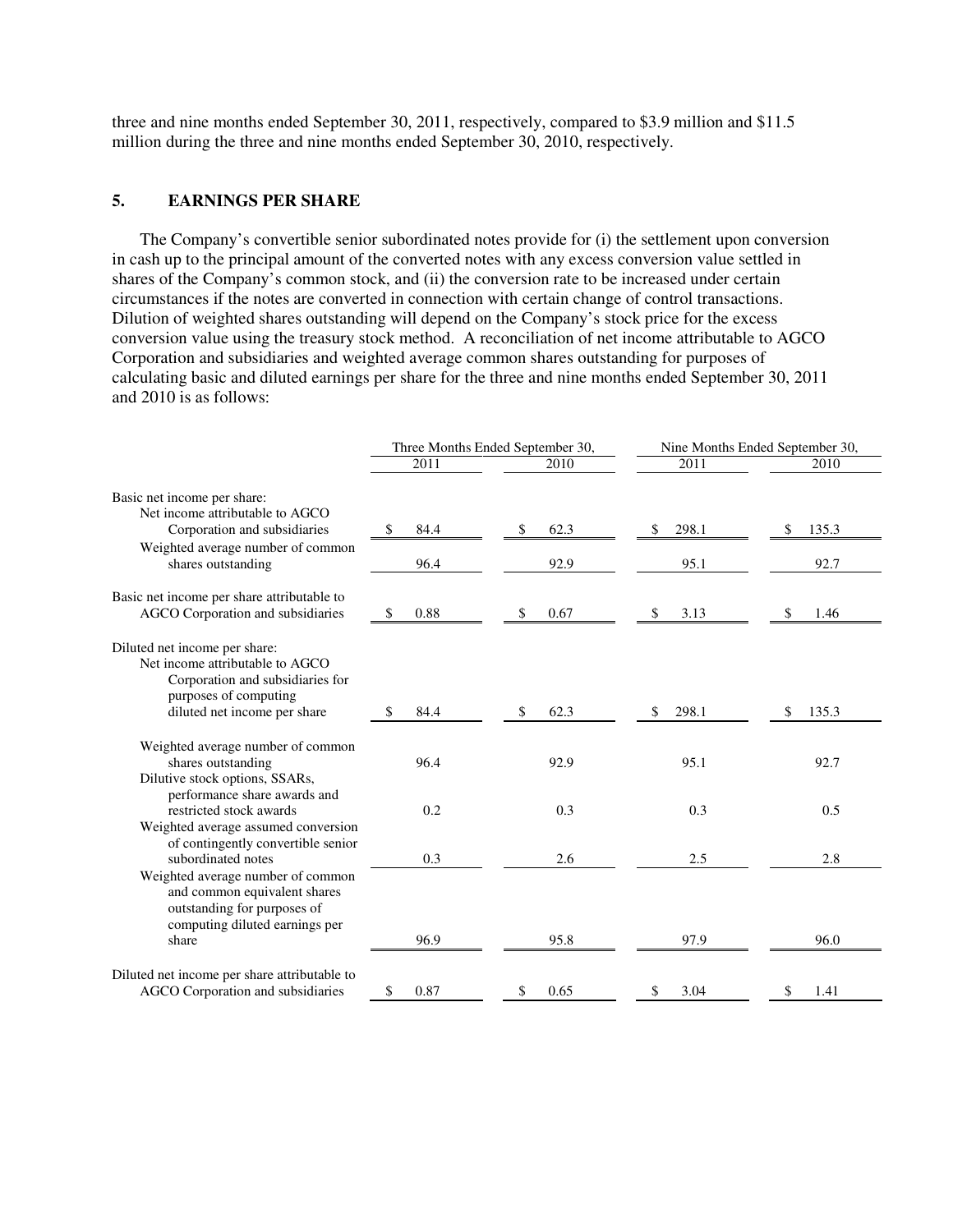### **6. SEGMENT REPORTING**

The Company's four reportable segments distribute a full range of agricultural equipment and related replacement parts. The Company evaluates segment performance primarily based on income from operations. Sales for each segment are based on the location of the third-party customer. The Company's selling, general and administrative expenses and engineering expenses are charged to each segment based on the region and division where the expenses are incurred. As a result, the components of income from operations for one segment may not be comparable to another segment. Segment results for the three and nine months ended September 30, 2011 and 2010 are as follows:

| Three Months Ended<br>September 30, | North<br>America | South<br>America | Europe/Africa/<br>Middle East | Rest of<br>World | Consolidated |
|-------------------------------------|------------------|------------------|-------------------------------|------------------|--------------|
| 2011                                |                  |                  |                               |                  |              |
| Net sales                           | \$417.7          | \$515.7          | \$1,054.1                     | \$111.6          | \$2,099.1    |
| Income from operations              | 15.6             | 35.4             | 87.2                          | 8.9              | 147.1        |
| 2010                                |                  |                  |                               |                  |              |
| Net sales                           | \$373.4          | \$487.7          | \$<br>708.7                   | \$<br>87.6       | \$1,657.4    |
| Income from operations              | 11.9             | 54.1             | 33.3                          | 3.0              | 102.3        |
|                                     |                  |                  |                               |                  |              |
| Nine Months Ended                   | North            | South            | Europe/Africa/                | Rest of          |              |
| September 30,                       | America          | America          | Middle East                   | World            | Consolidated |
| 2011                                |                  |                  |                               |                  |              |
| Net sales                           | \$1,171.9        | \$1,423.0        | \$3,334.4                     | \$326.1          | \$6,255.4    |
| Income from operations              | 48.3             | 106.7            | 338.3                         | 22.0             | 515.3        |
| 2010                                |                  |                  |                               |                  |              |
| Net sales                           | \$1,026.4        | \$1,313.2        | \$2,178.9                     | \$210.1          | \$4,728.6    |
| Income from operations              | 14.6             | 138.7            | 94.7                          | 9.6              | 257.6        |

A reconciliation from the segment information to the consolidated balances for income from operations is set forth below:

|                                               | Three Months Ended<br>September 30, |        | Nine Months Ended<br>September 30, |        |  |        |  |        |
|-----------------------------------------------|-------------------------------------|--------|------------------------------------|--------|--|--------|--|--------|
|                                               |                                     | 2011   |                                    | 2010   |  | 2011   |  | 2010   |
| Segment income from operations                |                                     | 147.1  | Ф                                  | 102.3  |  | 515.3  |  | 257.6  |
| Corporate expenses                            |                                     | (22.0) |                                    | (17.2) |  | (60.3) |  | (50.5) |
| Stock compensation expense                    |                                     | (6.0)  |                                    | (3.0)  |  | (17.0) |  | (8.2)  |
| Restructuring and other infrequent (expenses) |                                     |        |                                    |        |  |        |  |        |
| income                                        |                                     |        |                                    | (1.2)  |  | 0.7    |  | (3.3)  |
| Amortization of intangibles                   |                                     | (4.8)  |                                    | (5.0)  |  | (14.1) |  | (13.8) |
| Consolidated income from operations           |                                     | 114.3  |                                    | 75.9   |  | 424.6  |  | 181.8  |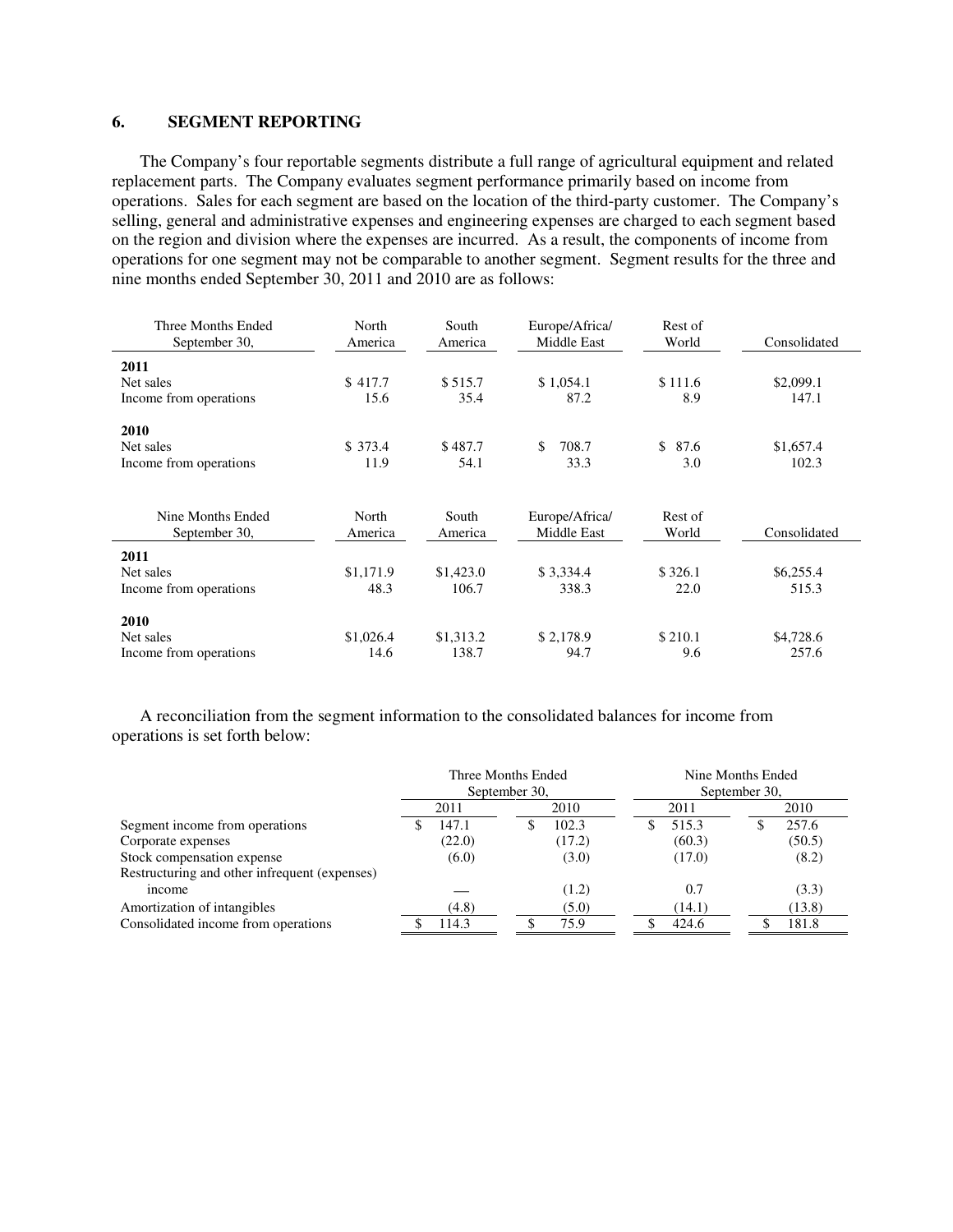#### **RECONCILIATION OF NON-GAAP MEASURES**

This earnings release discloses adjusted income from operations, net income and earnings per share, all of which exclude amounts that differ from the most directly comparable measure calculated in accordance with U.S. generally accepted accounting principles ("GAAP"). A reconciliation of each of these financial measures to the most directly comparable GAAP measure is included below.

The following is a reconciliation of adjusted income from operations, net income and earnings per share to reported income from operations, net income and earnings per share for the three months ended September 30, 2011 and 2010 (in millions, except per share data):

|                                                                        | Three months ended September 30, |                                     |                                   |                                     |                              |                                  |
|------------------------------------------------------------------------|----------------------------------|-------------------------------------|-----------------------------------|-------------------------------------|------------------------------|----------------------------------|
|                                                                        | 2011                             |                                     |                                   | 2010                                |                              |                                  |
|                                                                        | Income<br>From<br>Operations     | <b>Net</b><br>Income <sup>(1)</sup> | Earnings<br>Per<br>Share $^{(1)}$ | Income<br>From<br><b>Operations</b> | Net<br>Income <sup>(1)</sup> | Earnings<br>Per<br>$Share^{(1)}$ |
| As adjusted<br>Restructuring and other<br>infrequent expenses $^{(2)}$ | \$114.3                          | 84.4<br>S.                          | \$0.87                            | \$77.1                              | 63.1<br>\$.                  | \$0.66                           |
|                                                                        |                                  |                                     |                                   | 1.2                                 | 0.8                          | 0.01                             |
| As reported                                                            | \$114.3                          | 84.4<br>SS.                         | \$0.87                            | \$75.9                              | 62.3<br>\$.                  | \$0.65                           |

(1) Net income and earnings per share amounts are after tax.<br>(2) The restructuring and other infrequent expenses record

The restructuring and other infrequent expenses recorded during the third quarter of 2010 related primarily to severance costs associated with the Company's rationalization of its operations in Denmark and France.

 The following is a reconciliation of adjusted income from operations, net income and earnings per share to reported income from operations, net income and earnings per share for the nine months ended September 30, 2011 and 2010 (in millions, except per share data):

|                                                               | Nine months ended September 30,     |                                     |                                  |                              |                                     |                                  |
|---------------------------------------------------------------|-------------------------------------|-------------------------------------|----------------------------------|------------------------------|-------------------------------------|----------------------------------|
|                                                               | 2011                                |                                     |                                  | 2010                         |                                     |                                  |
|                                                               | Income<br>From<br><b>Operations</b> | <b>Net</b><br>Income <sup>(1)</sup> | Earnings<br>Per<br>$Share^{(1)}$ | Income<br>From<br>Operations | <b>Net</b><br>Income <sup>(1)</sup> | Earnings<br>Per<br>$Share^{(1)}$ |
| As adjusted<br>Restructuring and other<br>infrequent (income) | \$423.9                             | \$297.6                             | \$3.04                           | \$185.1                      | \$137.7                             | \$1.43                           |
| express <sup>(2)</sup>                                        | (0.7)                               | (0.5)                               |                                  | 3.3                          | 2.4                                 | 0.02                             |
| As reported                                                   | \$424.6                             | \$298.1                             | \$3.04                           | \$181.8                      | \$135.3                             | \$1.41                           |

(1) Net income and earnings per share amounts are after tax.<br>(2) The restructuring and other infragment income recorded

The restructuring and other infrequent income recorded during the first nine months of 2011 related primarily to a reversal of approximately \$0.9 million of previously accrued legally required severance payments associated with the rationalization of the Company's French operations. The restructuring and other infrequent expenses recorded during the first nine months of 2010 related primarily to severance and other related costs associated with the Company's rationalization of its operations in Denmark, Spain, Finland and France.